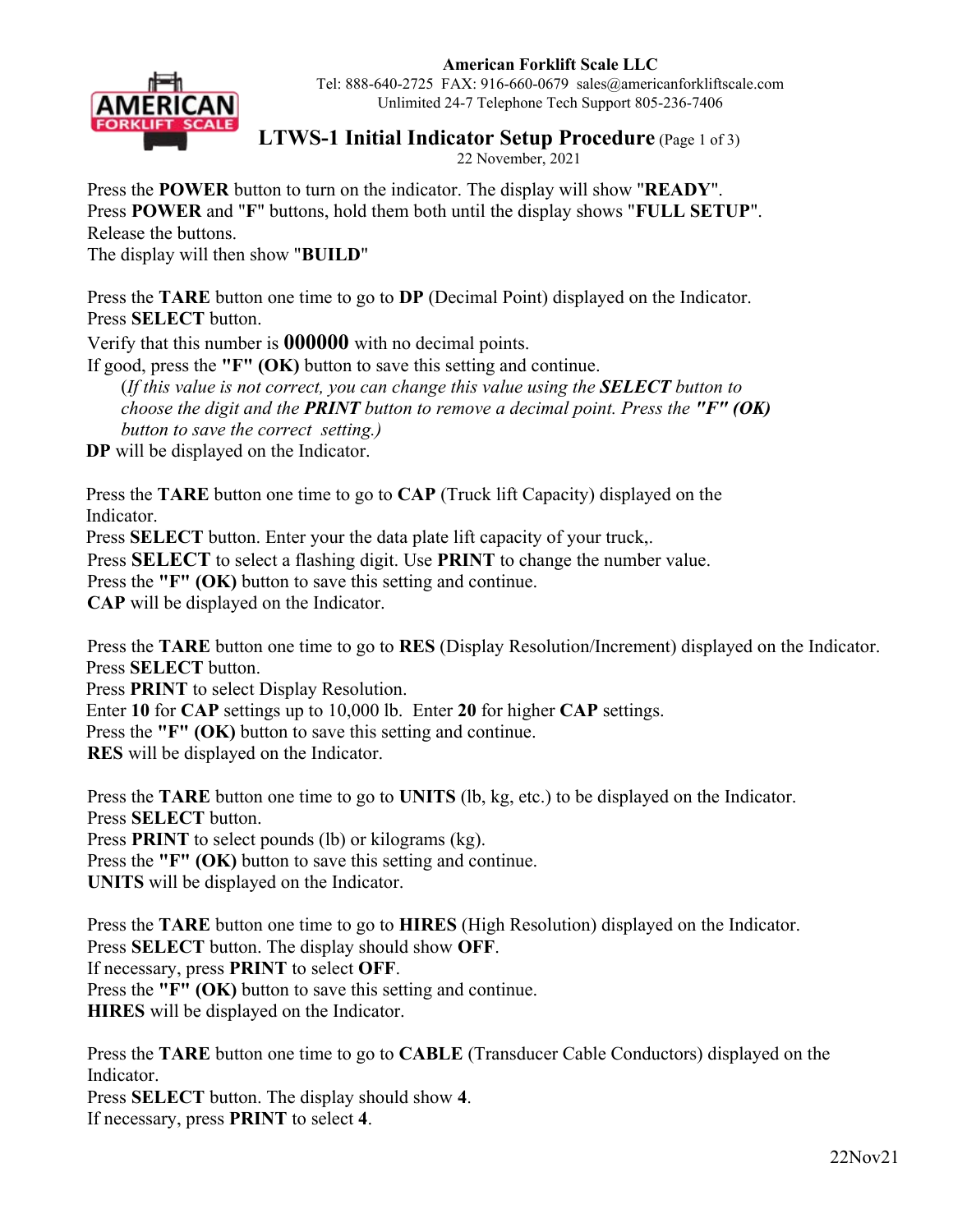**AMERICAN** LTWS-1 Initial Indicator Setup Procedure (Page 2 of 3)



22 November,  $20\overline{2}1$ 

Press the **"F" (OK)** button to save this setting and continue. **CABLE** will be displayed on the Indicator.

Press the **ZERO** button two (2) times to go to **OPTION** (Indicator type) displayed on the Indicator. Press the **TARE** button one (1) time to go to **USE** displayed on the Indicator. Press **SELECT** button. Display should show **Indust** (Industrial) . If necessary, press **PRINT** to select **Indust**. Press the **"F"** (OK) button to save this setting and continue. **USE** will be displayed on the Indicator.

Press the **TARE** button one time to go to **Filter** (Number of Signal averaging) displayed on the Indicator. Press **SELECT** button. Press **PRINT** to select **2.0**. Press the **"F"** (OK) button to save this setting and continue. **Filter** will be displayed on the Indicator.

Press the **TARE** button one time to go to **MOTION** (Tolerance of Signal Change) displayed on the **Indicator** Press **SELECT** button. Press **PRINT** to select **1.0-1.0**. Press the **"F" (OK)** button to save this setting and continue. **MOTION** will be displayed on the Indicator.

Press the **TARE** button one time to go to **Init.Z** (Automatic Set Initial ZERO) displayed on the Indicator. Press **SELECT** button. Press **PRINT** to select **OFF**. Press the **"F"** (OK) button to save this setting and continue. **Init.Z** will be displayed on the Indicator.

Press the **TARE** button one time to go to **Z.Trac** (Tolerance for ZERO Tracking) displayed on the **Indicator** Press **SELECT** button. Press **PRINT** to select **OFF**. Press the **"F"** (OK) button to save this setting and continue. **Z.Trac** will be displayed on the Indicator.

Press the **TARE** button one time to go to **Z.Range** (Zero adjustment Range) displayed on the Indicator. Press **SELECT** button. Press **PRINT** to select **FULL**. Press the **"F"** (OK) button to save this setting and continue. **Z.Range** will be displayed on the Indicator.

Press the **TARE** button one time to go to **Z.band** (Allowable Weight Range to Register "**0**"on the Display) displayed on the Indicator. Press **SELECT** button.